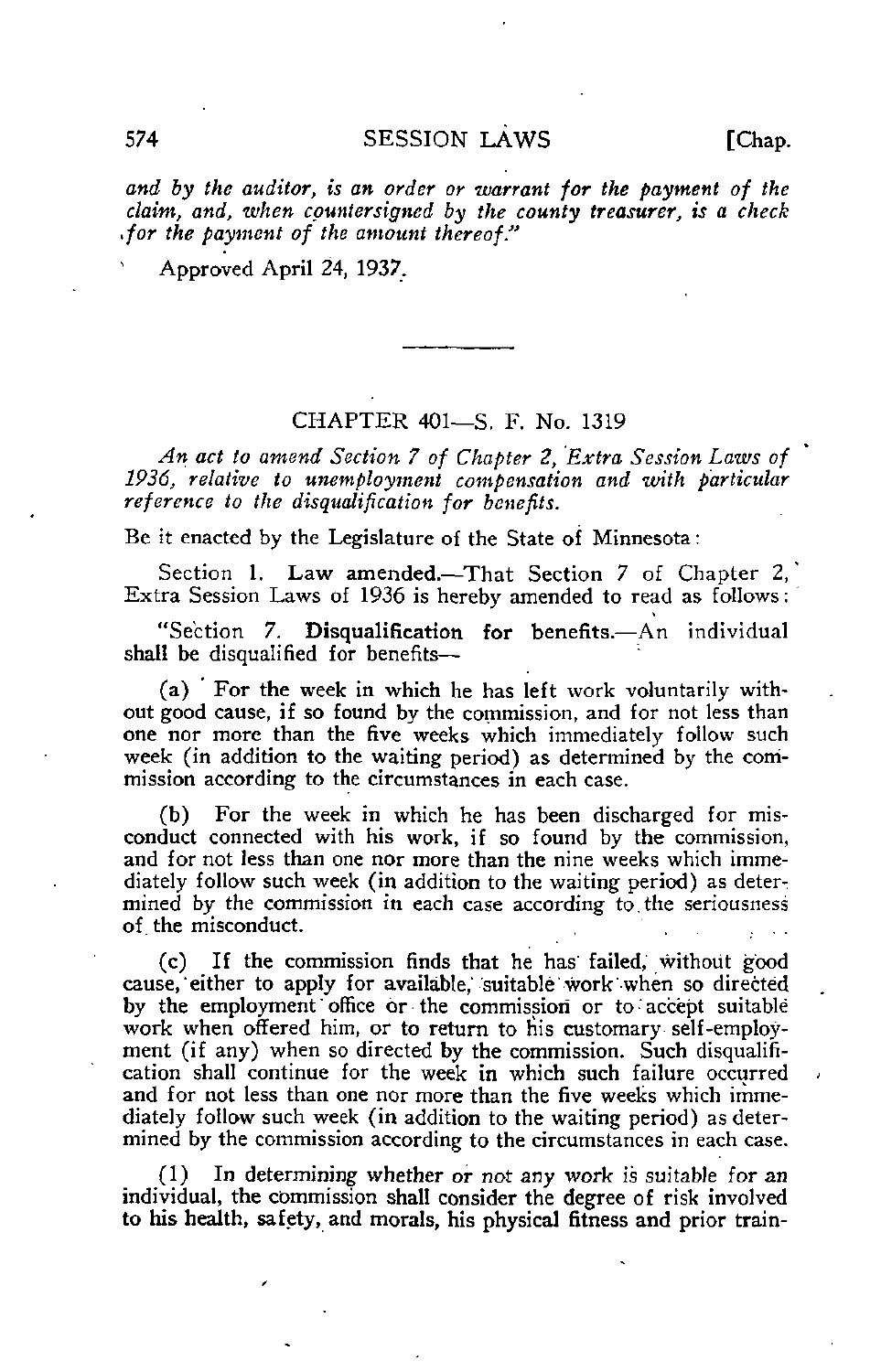ing, his experience and prior earnings, his length of unemployment and prospects for securing local work in his customary occupation, and the distance of the available work from his residence.

(2) Notwithstanding any other provisions of this Act, no work shall be deemed suitable, and benefits shall not be denied under this Act to any otherwise eligible individual for refusing to accept new work under any of the following conditions:

(a) if the position offered is vacant due directly to a strike, lockout, or other labor dispute;

(b) if the wages, hours, or other conditions of the work offered are substantially less favorable to the individual than those prevailing for similar work-in the locality;

(c) if as a condition of being employed the individual would be required to join a company union or to resign from or refrain from joining any bona fide labor organization.

(d) For any week with respect to which the commission finds that his total or partial unemployment is due to a stoppage of work which exists because of a labor dispute at the factory, establishment, or other premises at which he is or was last employed: Provided that this subsection shall not apply if it is shown to the satisfaction of the commission that—•

(1) He is not participating in or financing the labor dispute which caused the stoppage of work; and

(2) He does not belong to a grade or class of workers of which, immediately before the commencement of the stoppage, there were members employed at the premises at which the stoppage occurs, any of whom are participating in or financing the dispute; and provided further, that if in any case separate branches of work, which are commonly conducted as separate businesses in separate premises, are conducted in separate departments of the same premises, each such department shall for the purposes of this subsection be deemed to be a separate factory, establishment, or other premises.

(e) For the week with respect to which he is receiving or has received remuneration in the form of—

(1) Wages in lieu of notice;

(2) Compensation for temporary partial disability under the workmen's compensation law of any State or under a similar law of the United States; or

(3) Old-age benefits under Title II of the Social Security Act, as amended, or similar payments under any Act of Congress;